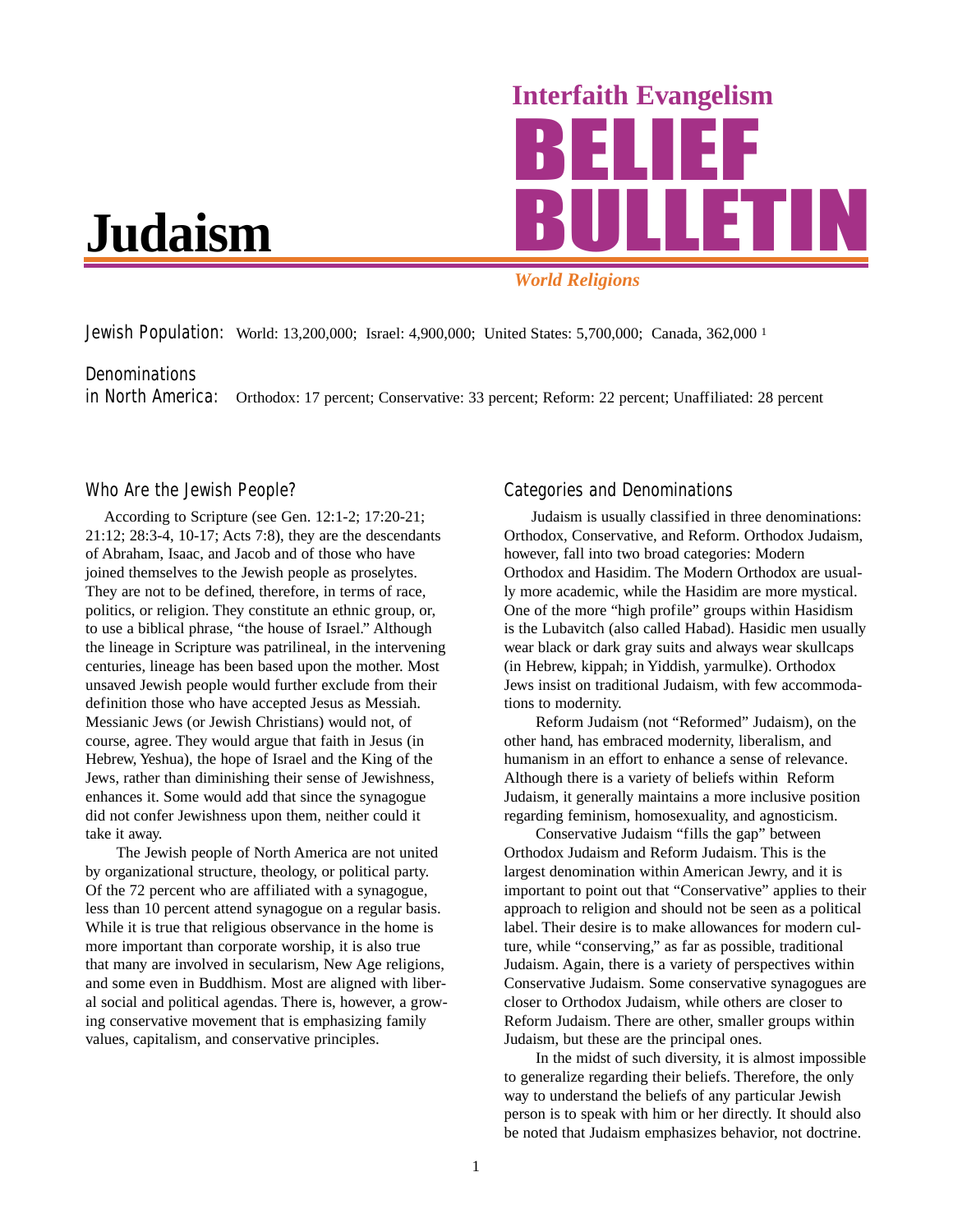Nevertheless, acknowledging that there will be exceptions at every point, the following summary may be helpful in understanding the beliefs of the majority of the Jewish people of North America.

# The Nature and Sufficiency of Scripture

Orthodox Judaism holds a very high view of the inspiration of the Hebrew Scriptures. Jewish people most often use an acronym, Tanakh, to refer to what most Christians call the Old Testament. The text is the same in Hebrew, although the order of the books is slightly different and there are occasional differences in the numbering of chapters or verses. While the Tanakh is viewed as the Word of God, Judaism accords different levels of inspiration to the different divisions within it. Torah, the five books of Moses, is viewed as being inspired by God; the Prophets have a slightly lower level of inspiration; and the Writings have a level of inspiration that is lower still. Reform Judaism holds a very liberal view, seeing the Scripture as little more than folklore and the collective wisdom of the Jewish people refined through the centuries. Conservative Judaism would hold a mediating position.

Scripture, however, is certainly not seen as sufficient––it is incomplete without the "Second (or Oral) Law." This Oral Law is mostly embodied in the writings of Jewish traditions found in the Talmud. The Talmud is a set of books, composed of the Mishnah and several commentaries. It is printed in such a way that each portion of the Mishnah is printed on the same page with its commentaries. One popular compilation of the regulations of the Talmud is the Shulchan Aruch, which gives summary guidelines for the ordering of a Jewish home and lifestyle.

Not only is the Scripture insufficient without the Oral Law, Judaism maintains that a greater authority is to be accorded to these traditions. Judaism teaches that even if a voice from heaven contradicts the consensus of the sages, it (the heavenly voice) is to be rejected.

### **God**

The defining verse of Scripture for rabbinic Judaism is Deuteronomy 6:4, commonly referred to as the "Shema" (Hebrew for "hear"): "Hear, O Israel: The Lord our God is one Lord." The key word in this verse proclaiming the oneness of God is a Hebrew word that allows for a composite unity. For example, it is used in Scripture of a man and his wife ("one" flesh) and of evening and morning ("one" day). The Shema notwithstanding, Judaism has increasingly used another word to describe God––a word that means absolute and unqualified singularity. God is seen as primarily transcendent, and for many Jewish people, God is more impersonal. For some, He has become little more than a philosophical construct or an impersonal force.

#### **Man**

Judaism's view of humanity is influenced more by the biblical account of his creation in the image of God than the account of his fall through disobedience and sin. Consequently, Judaism offers a lofty humanism, which is essentially idealistic and optimistic. The alienation between God and man is overcome by man as he reaches toward God. Martin Buber, well known Orthodox Jewish theologian and author, says that, "it is the faith that struggling man, in his moral effort, can climb the steep hill which leads to God."2

Rabbinic Judaism also insists on the absolute freedom of the human will. One Jewish author has said, "in the act of atonement, both God and man co-operate . . . , but in the forefront stands the work of man accomplished by his own strength."3

#### **Sin**

Judaism is motivated by a desire to do God's will. Judaism believes God's will is primarily found in the Mosaic law, as it has been elaborated and applied to changing circumstances through the centuries. In rabbinic Judaism, good and evil are always possibilities for man, but his dignity and basic goodness requires that he be free to tip the scales in either direction, and his inclination is to choose the good. Therefore, Judaism is optimistic about one's ability to do God's will, and sin is not generally a major concern.

With the destruction of the temple by the Romans in A.D. 70, the sacrificial system ended. This was one of the greatest crises in the long history of the Jewish people. It necessitated the reconstitution of Judaism, for the sacrificial system was foundational to the Mosaic Covenant. Scripture taught that man's approach to God could only be indirect, (i.e., through the blood of sacrifices). Judaism reversed itself on this point and began to teach that one could approach God directly.

### **Atonement**

Since the destruction of the temple in Jerusalem, at least three positions have developed within Judaism regarding atonement for sin. The most common view is that repentance, prayer, and good deeds provide atonement. It is also held that the sufferings of the Jewish people, as a whole, provide for their own atonement. This is based on the understanding of the Suffering Servant in Isaiah 53 as the people of Israel. Finally, there is the view that the Jewish people will automatically have a share in the world to come by virtue of being Jewish. In any case, there is no concept of a need for regeneration. If a Jewish person has strayed from God, it is only necessary for him to "return" (the Hebrew meaning of "repentance") and walk in God's ways.

### **Messiah**

The emphasis that Christians have placed on Jesus as the Messiah has forced the issue into the background in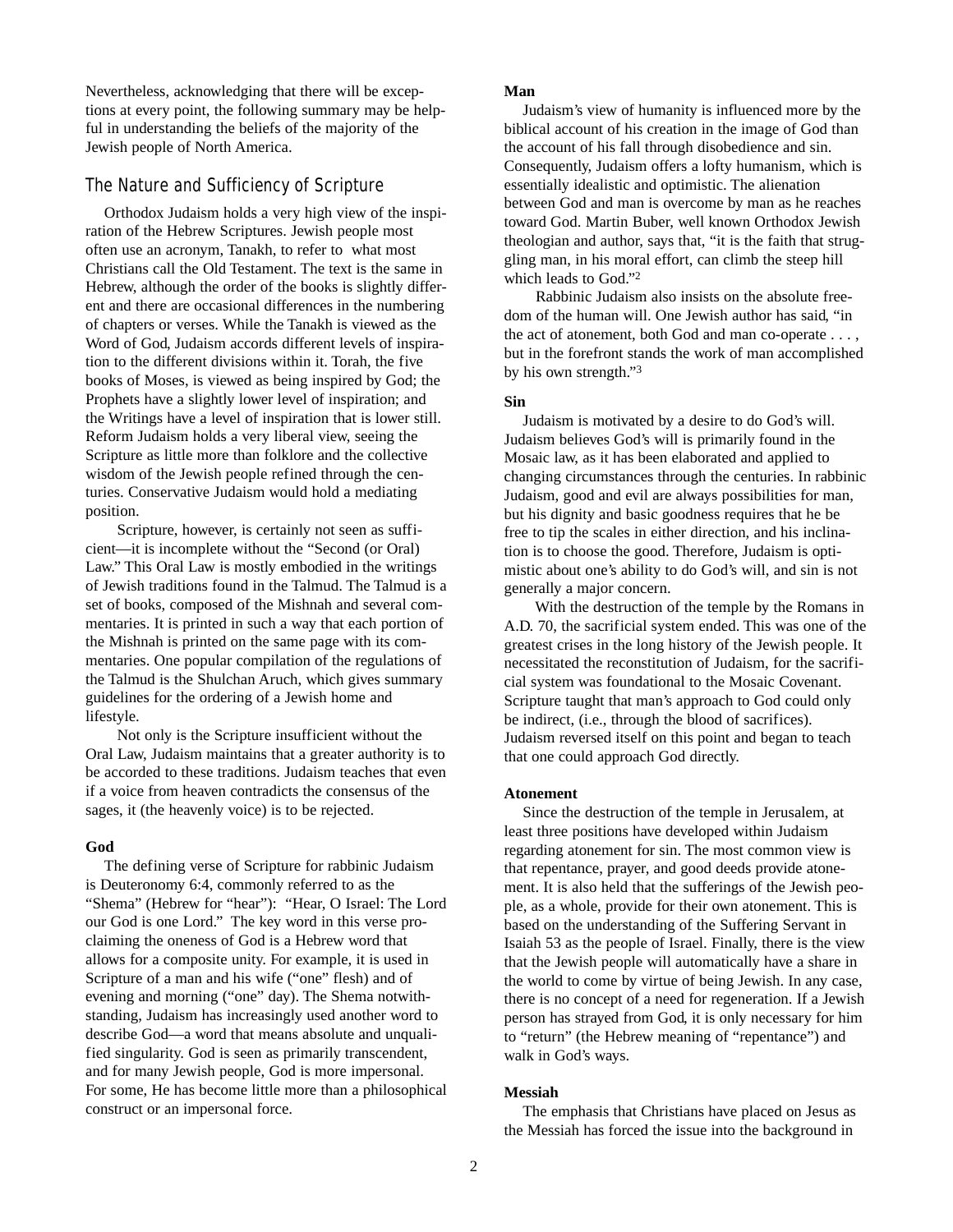rabbinic circles. Within Judaism, opinion regarding the Messiah is varied. Judaism allows for concepts of the Messiah in both personal and impersonal terms. Some understand the Messiah as a future political or military deliverer. Others, however, understand the Messiah as a golden age of peace and prosperity. Finally, some conceive of the Messiah in nationalistic terms, as the modern State of Israel.

Although Orthodox Judaism retains the belief in a personal Messiah and He figures prominently in the liturgy, He does not occupy a leading role in contemporary Jewish thought. Furthermore, the other two positions are even further removed from the concept of a personal Messiah. In spite of this divergence of opinion within the ranks of rabbinic Judaism, they are in essence all agreed in this: Jesus is not the Messiah. A Jewish Christian scholar characterizes the synagogue's position like this: "With the Messiah or without the Messiah, to Judaism the Kingdom of God is in our hands; it is for us to establish it upon this earth."4 Thus, "The Kingdom of God is not God's kingdom, but man's kingdom where God has been made King."5

#### **Jesus**

Some have argued that it is not so much what Judaism affirms that is important, but what it denies. A central tenet of rabbinic Judaism is a denial that Jesus is the Messiah, much less, that He is God. Since the historicity of Jesus is difficult to deny, Judaism has embraced Him only as He is divested of deity and of His role as Messiah. When Jewish scholars speak of reclaiming the Jewishness of Jesus, they most often refer to the Jewish learning and concepts which Jesus expressed, but admit no authority or originality to Him. He was simply a humble Jewish reformer and teacher. Such a teacher only needs to be "reclaimed" as an obscure footnote in Jewish history. A Jesus that does not need to be rejected, however, does not need to be reclaimed.

#### **The Holocaust**

No event since the destruction of the temple in A. D. 70 has so traumatized the Jewish people as the Nazi holocaust. Yet, the horror of Hitler's genocidal depravity also affected the theology of the Jewish survivors, because it crashed headlong into their worldview, as described above. As Christians, we might expect that the holocaust would have challenged their view of man as good. Yet, strangely, instead of asking, "How could mankind have committed such unspeakable evil?" they ask, "Where was God when the six million died?" Their belief in God was more vulnerable than their belief in man. The biblical teachings concerning sin and the afterlife, where the injustices of this world will be made right, were de-emphasized in rabbinic Judaism. Consequently, a significant number lost their faith in God in the aftermath of Auschwitz.

# Witness to the Jewish People

The claims that the New Testament makes regarding Jesus stand as the central issue between traditional Judaism and Christianity. They are denied by the former and affirmed by the latter. Some charge that Christianity's claim that Jesus is the only way of salvation is a denigration of Judaism. However, Christianity's affirmation is no more a denigration of Judaism than Judaism's denial is a denigration of Christianity. We should all be seeking God's truth regarding atonement for sin and a lifestyle that is pleasing to Him.

Most Jewish people view Christianity as a Gentile religion that has no relevance to them. When a Jewish person places his trust in Jesus for salvation and is baptized, the Jewish community considers that he has turned his back on his people and has become a Gentile. It is therefore important to communicate that our desire is not that our Jewish friend would become a Gentile, but that, as a Jew, he or she would find atonement for sin and discover a personal relationship with the God of Abraham, Isaac, and Jacob.

Humility, prayer, and genuine compassion must characterize Christian witness. Far too often Jewish impressions of Christianity have been characterized by arrogance, superiority, and a disregard for Jewish culture. Paul warns against this kind of Gentile pride in Romans 11:13-32.

Use terminology that emphasizes the Jewishness of our faith. For example, instead of "Christ," which is based on the Greek word for "the Anointed One," use "Messiah," which is based on the Hebrew. Instead of the "Old Testament," refer to the "Hebrew Scriptures."

Use verses from their Bible in discussing topics like: sin (see Ps. 14:2-3; 51:5; Eccl. 7:20; and Isa. 59:1-2), atonement (see Lev. 17:11 and Isa. 53:5-6), Messiah (see Isa. 53; Dan. 9:16; and Mic. 5:1 [v. 2 in our Bible]), and faith (see Gen. 15:6; Num. 21:7-9; and Joel 2:32 [3:5 in our Bible]).

#### **Notes**

1 Demographic estimates are based on information in the *American Jewish Yearbook*; 2000 (David Singer, ed., NY: American Jewish Committee)

2 According to Jakob Jocz in his *The Jewish People and Jesus Christ* (London: SPCK, 1962, p. 269).

3 Dr. Max Dienemann, as cited by Jocz, p. 274. 4 Jocz, p. 285-286. 5 Jocz, p. 285.